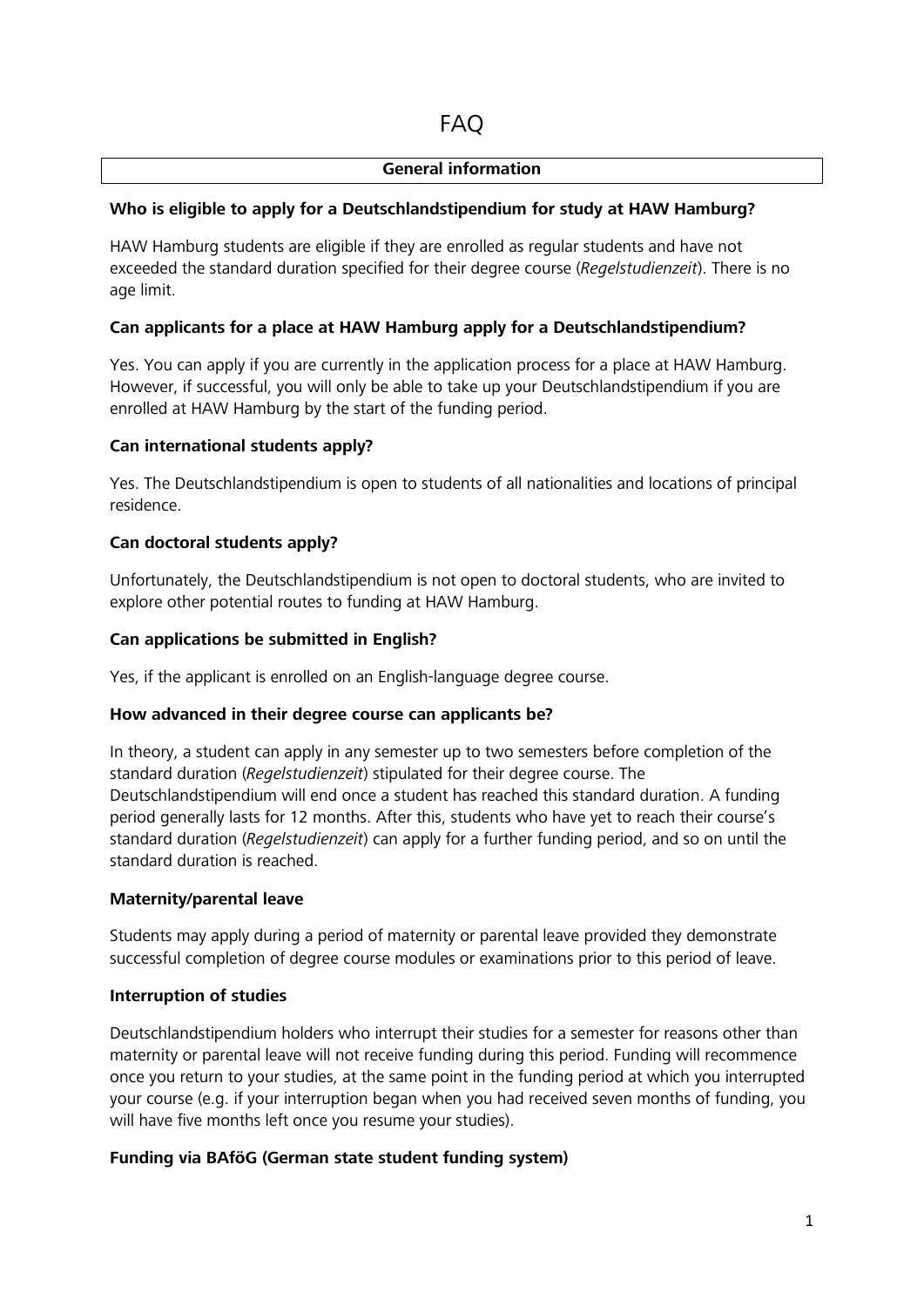The Deutschlandstipendium is not income-dependent or means-tested. You can apply if you are receiving BAföG funding. When you apply, please submit information on the period/s in which you have received/are receiving it.

### **Does the Deutschlandstipendium affect my claim to maintenance from my parents?**

Yes. The Deutschlandstipendium reduces the amount of maintenance due to you from your parents. Adult students should aim to fund themselves as far as possible before claiming maintenance from their parents, and the Deutschlandstipendium counts as the student's own income.

## **Does the Deutschlandstipendium affect my parents' entitlement to German child benefit (***Kindergeld***)?**

A change in the law in 2011 means that as of 1 January 2012, an adult child's income, whatever its source, no longer has any effect on the parents' entitlement to child benefit (*Kindergeld*). This means that the Deutschlandstipendium also does not affect their entitlement. Adult children's income is no longer checked when their parents apply for *Kindergeld*, as long as the child is undertaking his or her first degree or vocational training course.

## **Does payment of the Deutschlandstipendium continue while I am doing an internship (in Germany or abroad)?**

This depends on whether or not the internship is a requirement of your degree course. Required internships, undertaken in Germany, are integral parts of your degree course and you can therefore continue to receive the Deutschlandstipendium while you are undertaking one. The funding will be paid for the duration of the internship as stipulated in the Course Regulations for your degree course. If your Course Regulations require or permit you to do an internship abroad, such internships may count as 'periods spent abroad which are of relevance to the student's subject or specialism' (*fachrichtungsbezogene Auslandsaufenthalte*). You will need to let us know about your planned internship and your related leave from University in good time before it starts.

## **Other (financial) support awarded on the basis of academic performance or talent**

You are not eligible for a Deutschlandstipendium if you are already receiving financial support in excess of 30 Euro a month which has been awarded on the basis of outstanding academic performance or talent (such as a scholarship from one of the German student support foundations).

## **Erasmus or DAAD scholarships**

Receiving an Erasmus scholarship or funding via a DAAD (German Academic Exchange Service) scheme does not affect your eligibility for the Deutschlandstipendium.

## **Can I receive funding over a number of years?**

Yes, this is possible. However, the Deutschlandstipendium is always awarded for only one year (2 semesters) at a time. Students who are already receiving a Deutschlandstipendium will need to reapply at an appropriate time before the expiry of their current funding period.

#### **When does the funding come to an end?**

As stated above, the Deutschlandstipendium is awarded for a funding period of twelve months. But it can also expire at the end of the month in which the student reaches the standard duration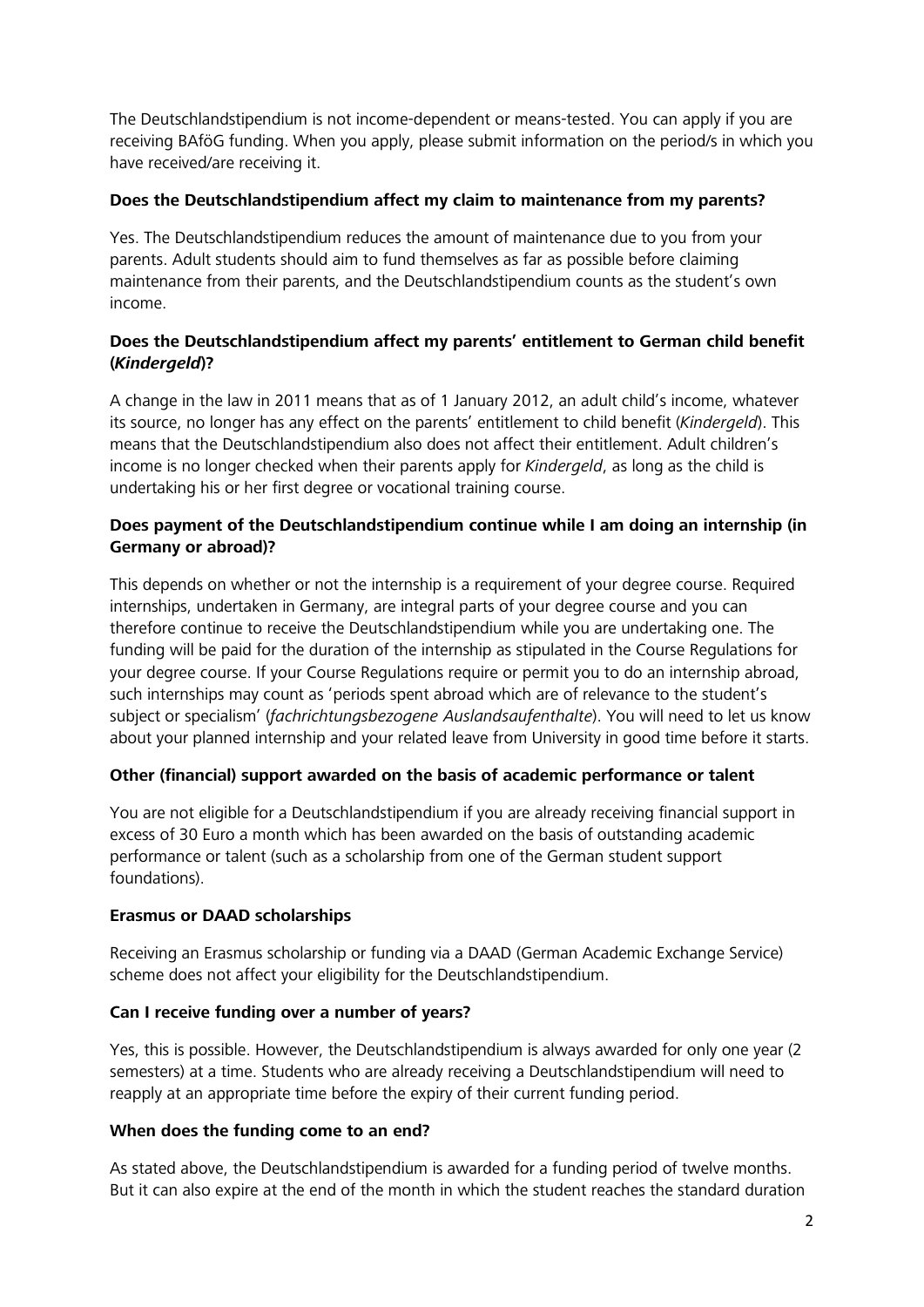(*Regelstudienzeit*) specified for their degree course, even if the twelve-month funding period is not yet complete.

A student will also cease to receive funding, regardless of whether or not the funding period is complete, at the end of the month in which he or she:

- 1. completes his or her degree examinations;
- 2. leaves his or her degree course;
- 3. changes degree course or subject;
- 4. is deregistered as a student of HAW Hamburg.

# **The application process**

#### **When can I apply?**

The application period will be announced on the Deutschlandstipendium website. Within the application period, the application is made online via a link that can be found on the website. It is not possible to apply after the closing date.

### **How can I demonstrate my academic performance?**

- 1. Those in the application process for a place at HAW Hamburg should submit proof of their final grade in the last qualification they gained (university entrance qualification, e.g. German *Abitur*, or Bachelor's degree certificate including final grade).
- 2. Students currently enrolled on Bachelor's degree courses should submit a printout detailing the modules/examinations they have completed to date (from my HAW), including a calculation of their current grade average.
- 1. Students on Master's degree courses should submit a printout detailing the modules/examinations they have completed to date (from my HAW), including a calculation of their current grade average, and a copy of their Bachelor's degree certificate which shows their final grade.

## **What can I do if I don't yet have my grades from last semester?**

You should ask your professor – in writing (e.g. by email) and explaining the reasons for your request - to assess your extended essay or mark your examination before those of other students. Please make sure you do this in plenty of time!

#### **What if I have a long-term health condition and/or a disability?**

Please include with your application evidence of your condition or disability, such as medical letters or certificates, and explain - in a way others will find easy to understand - how, and to what extent, your condition or disability disadvantages you or causes you additional difficulties in your studies.

## **The selection procedure**

#### **How are candidates selected for funding?**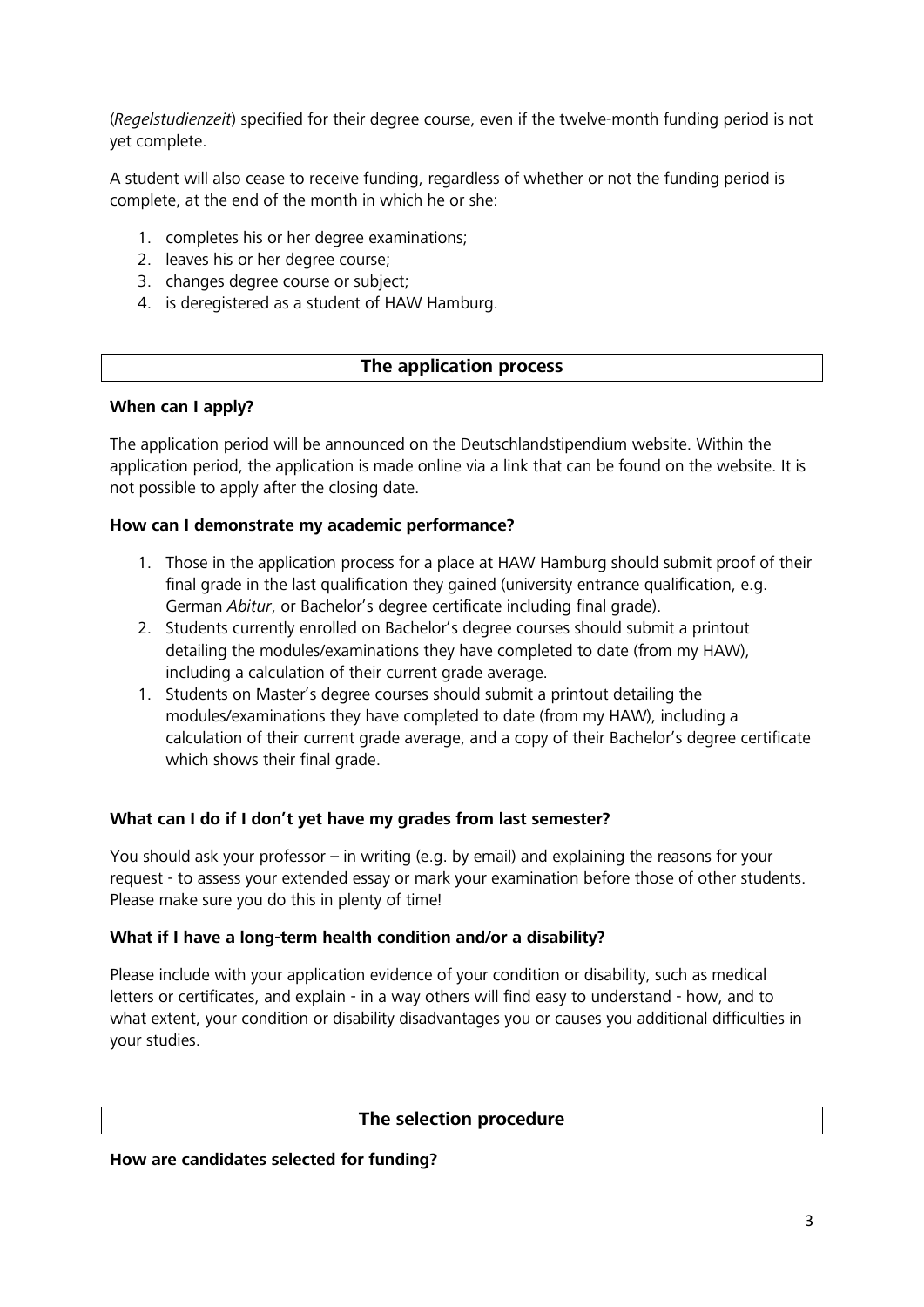There are separate assessment streams for Bachelor's and Master's degree course students. Each application is assessed by a selection committee in accordance with a specific set of criteria as follows: The applicant's performance in their studies so far (or in their university entrance qualification); their activities in voluntary organisations, political or societal institutions; and special circumstances which have caused the student specific additional difficulties in their lives and academic trajectories thus far. These latter two factors require detailed description and supporting evidence, which may take the form of a medical letter or a reference from the Studierendenwerk's psychosocial advice centre, one of HAW Hamburg's student church communities or a similar, recognised body.

Points are assigned to the applicant as follows:

- 1. Academic performance (0-8 points)
- 2. Voluntary or socially useful activities (0-4 points)
- 3. Disadvantaging factors (0-6 points).

The selection committee for HAW Hamburg has specified the following stipulations for awarding of points:

### **1. Academic performance (max. 8 points)**

Up to five points are awarded for grade or grades achieved as set out above and up to three points for professional or other non-subject-related qualifications you have attained.

Please note that the grade values given below reference the German system. You may need to take advice on conversion if you took your university entrance qualification outside Germany.

| Grade          | <b>Points</b> |
|----------------|---------------|
| up to 1.29     | 5             |
| $1.3 - 1.59$   | 4             |
| $1.6 - 1.89$   | 3             |
| $1.9 - 2.19$   | 2             |
| $2.2 - 2.59$   | 1             |
| 2.60 and above |               |

If you are taking or have taken a joint (multi-subject) degree course, a grade average weighted by equivalent credit point value will be calculated for the purposes of the selection process.

## **2. Voluntary or socially useful activities (max. 4 points)**

#### **3. Disadvantaging factors (max. 6 points)**

This category is designed to take factors relating to applicants' personal situation into account. These may include:

- being a parent
- caring for another relative
- disabilities, health conditions or other circumstances which make it more difficult or impossible for you to study in as short a time as students without these circumstances or demonstrably impact your grades
- having been an immigrant yourself or coming from a family with a history of immigration
- working significant numbers of hours alongside your studies